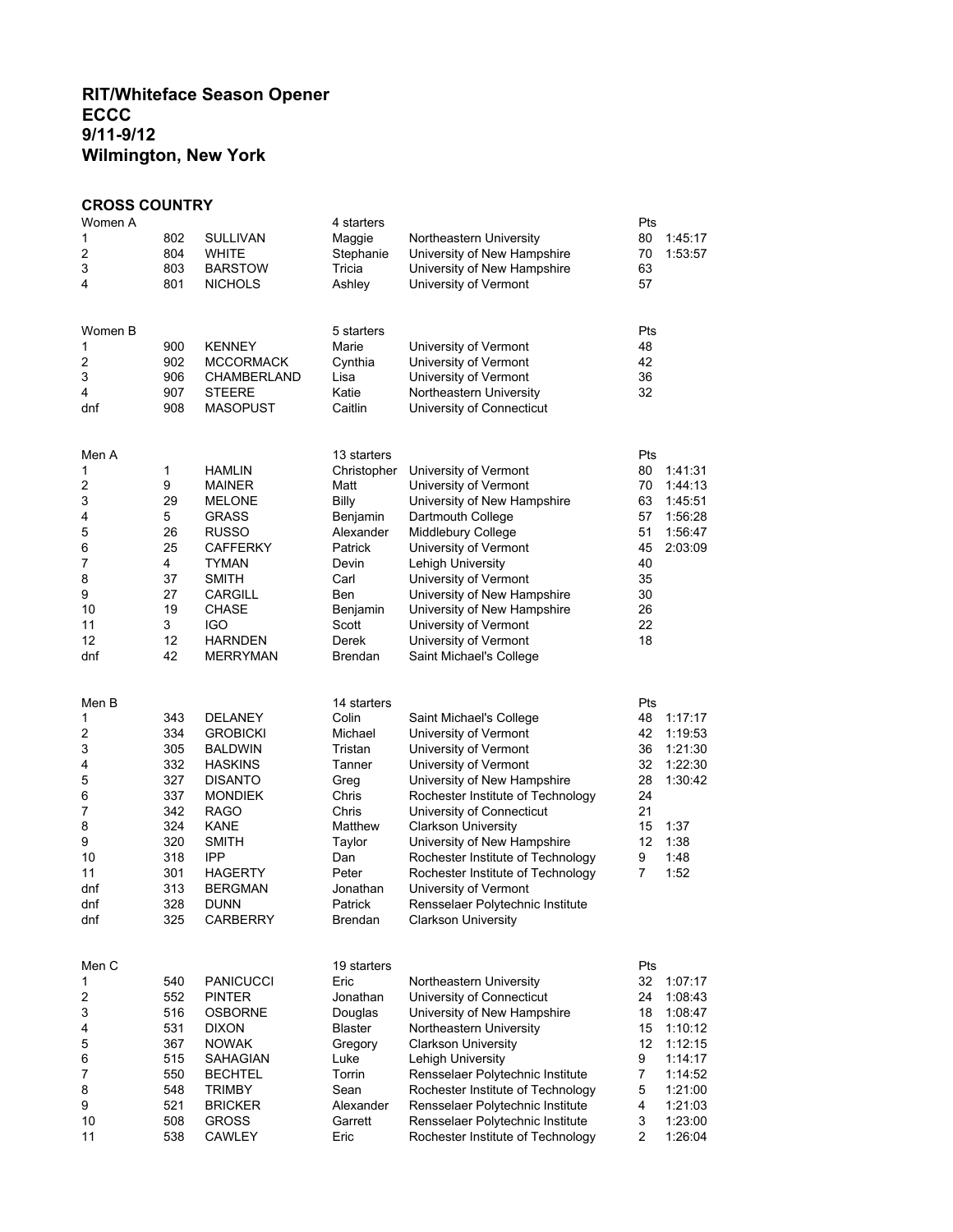| 12  | 559 | <b>HORN</b>     | Chris       | Saint Michael's College           |  |
|-----|-----|-----------------|-------------|-----------------------------------|--|
| 13  | 558 | <b>STONE</b>    | Mark        | Saint Michael's College           |  |
| dnf | 545 | <b>CALHOUN</b>  | Peter       | University of New Hampshire       |  |
| dnf | 544 | <b>RINE</b>     | Christopher | <b>Clarkson University</b>        |  |
| dnf | 541 | HAHN            | Gregory     | Rensselaer Polytechnic Institute  |  |
| dnf | 553 | <b>ST DENIS</b> | Martin      | University of Connecticut         |  |
| dnf | 547 | MANN            | David       | Rochester Institute of Technology |  |
| dnf | 512 | <b>HOLMES</b>   | Michael     | Dartmouth College                 |  |
|     |     |                 |             |                                   |  |

## **DONWHILL**<br>Women A

| Women A |                |                    | 3 starters   |                                       | Pts            |          |
|---------|----------------|--------------------|--------------|---------------------------------------|----------------|----------|
| 1       | 804            | <b>WHITE</b>       | Stephanie    | University of New Hampshire           | 80             | 05:42.00 |
| 2       | 805            | <b>MINOR</b>       | Anne         | <b>Clarkson University</b>            | 70             | 05:53.00 |
| 3       | 801            | <b>NICHOLS</b>     | Ashley       | University of Vermont                 | 63             | 09:51.00 |
|         |                |                    |              |                                       |                |          |
| Women B |                |                    | 2 starters   |                                       | Pts            |          |
| 1       | 902            | <b>MCCORMACK</b>   | Cynthia      | University of Vermont                 | 48             | 09:45.00 |
| 2       | 900            | <b>KENNEY</b>      | Marie        | University of Vermont                 | 42             | 15:27.00 |
| Men A   |                |                    | 30 starters  |                                       | Pts            |          |
| 1       | 46             | <b>MCANDREW</b>    | Alex         | <b>Clarkson University</b>            | 80             | 03:44.00 |
| 2       | 48             | YANNUZZI           | Brian        | Pennsylvania State University         | 70             | 03:48.00 |
| 3       | 38             | <b>OLIVER</b>      | John         | University of Vermont                 | 63             | 03:50.00 |
| 4       | 32             | <b>PATALANO</b>    | Nik          | Northeastern University               | 57             | 03:52.00 |
| 5       | $\overline{2}$ | <b>CONROY</b>      | Ryan         | Northeastern University               | 43             | 03:53.00 |
|         | 43             |                    |              |                                       | 43             | 03:53.00 |
| 5       |                | <b>SULLIVAN</b>    | Connor       | University of Connecticut             |                |          |
| 5       | 16             | <b>DAVIDSON</b>    | Tom          | University of Vermont                 | 43             | 03:53.00 |
| 5       | 33             | <b>NUGENT</b>      | Tucker       | University of New Hampshire           | 43             | 03:53.00 |
| 9       | 51             | <b>GENTILE</b>     | Nathaniel    | Hampshire College                     | 30             | 03:54.00 |
| 10      | 53             | <b>MICHAUD</b>     | Craig        | Wentworth Institute of Technology     | 24             | 03:55.00 |
| 10      | 29             | <b>MELONE</b>      | <b>Billy</b> | University of New Hampshire           | 24             | 03:55.00 |
| 12      | 34             | <b>ESTRICH</b>     | Benjamin     | Northeastern University               | 15             | 03:57.00 |
| 12      | 10             | <b>ROSENFELD</b>   | Tim          | University of Vermont                 | 15             | 03:57.00 |
| 12      | 20             | <b>DEPREY</b>      | Daryl        | University of Vermont                 | 15             | 03:57.00 |
| 15      | 40             | <b>GAMBARDELLA</b> | David        | University of Connecticut             | $\overline{7}$ | 03:58.00 |
| 15      | 45             | <b>FRANCO</b>      | Sam          | University of Connecticut             | $\overline{7}$ | 03:58.00 |
| 15      | 35             | <b>NOONAN</b>      | Patrick      | University of New Hampshire           | 7              | 03:58.00 |
| 18      | 44             | MIELE              | Anthony      | University of Connecticut             | 3              | 04:01.00 |
| 19      | 41             | <b>LAPLANTE</b>    | Shaun        |                                       | $\overline{c}$ | 04:02.00 |
|         | 30             |                    |              | University of Massachusetts - Amherst | 1              |          |
| 20      |                | <b>MEISSNER</b>    | Destroyer    | Northeastern University               |                | 04:04.00 |
| 20      | 49             | <b>RUTHERFORD</b>  | Erik         | <b>Cornell University</b>             | 1              | 04:04.00 |
| 22      | 47             | <b>FARRELL</b>     | Andrew       | <b>Boston College</b>                 |                | 04:08.00 |
| 23      | 52             | <b>WELLS</b>       | Justin       | Wentworth Institute of Technology     |                | 04:13.00 |
| 24      | 13             | <b>WILKINS</b>     | Cody         | University of Vermont                 |                | 04:16.00 |
| 25      | 50             | <b>HWANG</b>       | John         | Wentworth Institute of Technology     |                | 04:19.00 |
| 26      | 22             | <b>THODAL</b>      | Robert       | Lehigh University                     |                | 04:22.00 |
| 27      | 36             | <b>HAUTANIEMI</b>  | Max          | Rochester Institute of Technology     |                | 04:27.00 |
| 28      | 31             | <b>FOSTER</b>      | Stuart       | Northeastern University               |                | 04:34.00 |
| 29      | 39             | <b>VARGAS</b>      | Wyatt        | University of Vermont                 |                | 04:41.00 |
| dnf     | 3              | <b>IGO</b>         | Scott        | University of Vermont                 |                |          |
| Men B   |                |                    | 23 starters  |                                       | Pts            |          |
| 1       | 344            | <b>ELLIOT</b>      | Benjamin     | University of Massachusetts - Amherst | 48             | 03:53.00 |
| 2       | 340            | <b>SCHNEIDER</b>   | Marc         | University of Connecticut             | 39             | 03:56.00 |
| 2       | 345            | <b>GAGNE</b>       | Adam         | University of Massachusetts - Amherst | 39             | 03:56.00 |
| 4       | 349            | <b>CZAJA</b>       | William      | University of Connecticut             | 30             | 03:58.00 |
| 5       | 323            | <b>ETERNO</b>      | Austin       | University of Vermont                 | 30             | 04:02.00 |
| 6       | 331            | <b>DICK</b>        | Alexander    | Northeastern University               | 24             | 04:05.00 |
| 7       | 329            | <b>HASKINS</b>     | Cullen       |                                       | 18             |          |
|         |                |                    |              | <b>Clarkson University</b>            |                | 04:07.00 |
| 8       | 330            | <b>SCOTT</b>       | Alex         | Northeastern University               | 18             | 04:11.00 |
| 9       | 302            | PARASCANDOLA       | James        | Rochester Institute of Technology     | 12             | 04:12.00 |
| 10      | 350            | MECH               | Sean         | <b>Clarkson University</b>            | 9              | 04:18.00 |
| 11      | 311            | <b>BRADFORD</b>    | Kyle         | University of Vermont                 | $\overline{7}$ | 04:19.00 |
| 12      | 348            | <b>DONAHUE</b>     | Patrick      | Saint Michael's College               | 5              | 04:20.00 |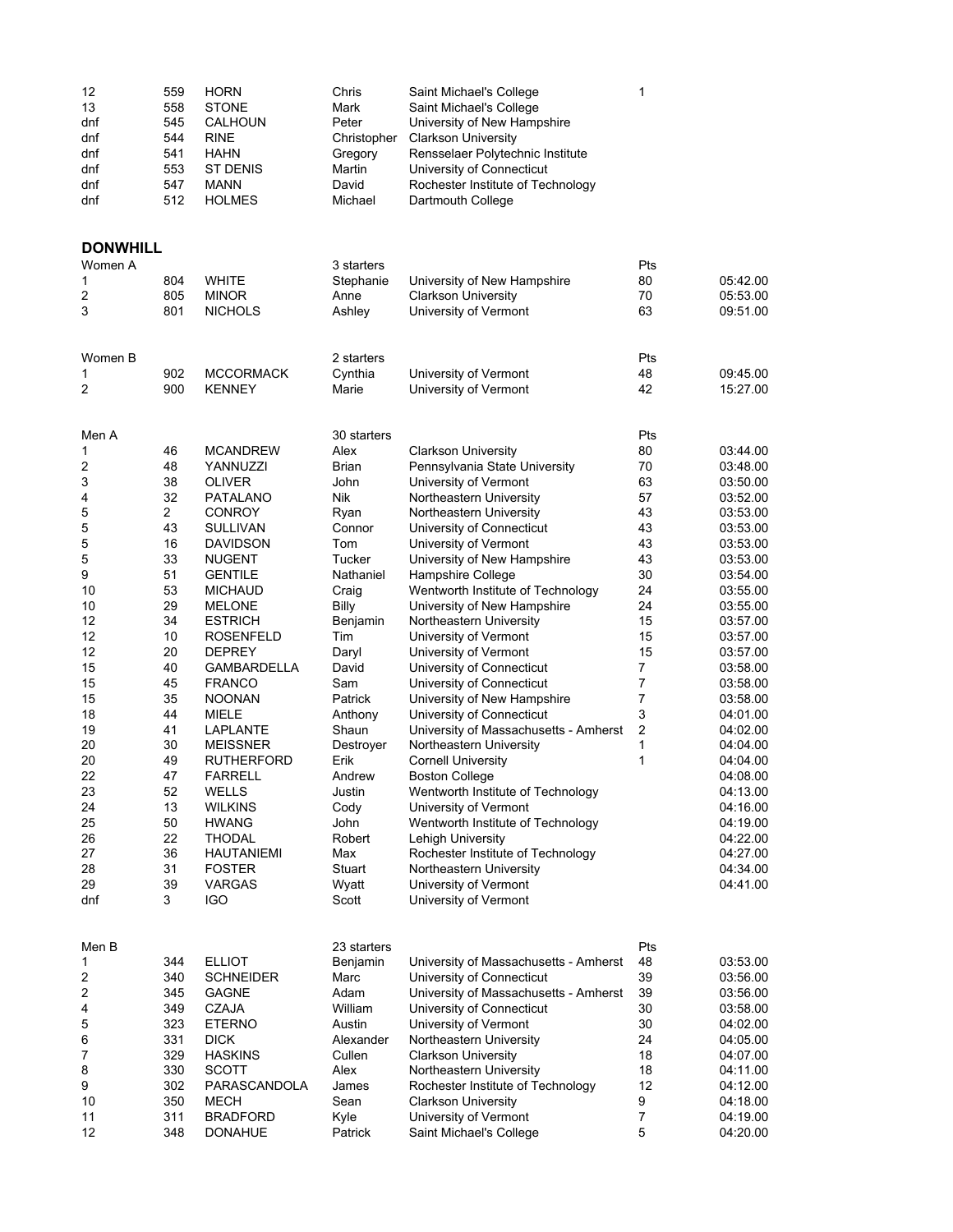| 13<br>14<br>15<br>16<br>17<br>18<br>19<br>20<br>21<br>22<br>23 | 346<br>336<br>316<br>315<br>351<br>347<br>310<br>339<br>335<br>319<br>338 | LYLE<br><b>RAND</b><br><b>COAKLEY</b><br>LEE<br><b>SACCOCCIO</b><br><b>REED</b><br><b>TOWNSEND</b><br><b>VAN VRANKEN</b><br><b>FOSTER</b><br><b>RHODIN</b><br><b>SEILS</b> | Colin<br>Cornelius<br>Steven<br>Spencer<br>Max<br>Austin<br>Greg<br>Cooper<br>Joseph<br>Emil<br>Drew | <b>Clarkson University</b><br>University of Vermont<br>Northeastern University<br>University of Vermont<br>Worcester Polytechnic Institute<br>Champlain College<br>Rochester Institute of Technology<br>University of Vermont<br>University of Connecticut<br>Rochester Institute of Technology<br>University of Connecticut | 3<br>2<br>1      |          | 04:22.00<br>04:23.00<br>04:28.00<br>04:30.00<br>04:31.00<br>04:33.00<br>04:34.00<br>04:35.00<br>04:37.00<br>05:00.00<br>05:07.00 |
|----------------------------------------------------------------|---------------------------------------------------------------------------|----------------------------------------------------------------------------------------------------------------------------------------------------------------------------|------------------------------------------------------------------------------------------------------|------------------------------------------------------------------------------------------------------------------------------------------------------------------------------------------------------------------------------------------------------------------------------------------------------------------------------|------------------|----------|----------------------------------------------------------------------------------------------------------------------------------|
| Men C                                                          |                                                                           |                                                                                                                                                                            | 13 starters                                                                                          |                                                                                                                                                                                                                                                                                                                              | Pts              |          |                                                                                                                                  |
| 1                                                              | 561                                                                       | <b>FREY</b>                                                                                                                                                                | Samuel                                                                                               | University of Connecticut                                                                                                                                                                                                                                                                                                    | 32               |          | 04:11.00                                                                                                                         |
| 2                                                              | 564                                                                       | <b>BARIL</b>                                                                                                                                                               | Jacob                                                                                                | Worcester Polytechnic Institute                                                                                                                                                                                                                                                                                              | 24               |          | 04:28.00                                                                                                                         |
| 3                                                              | 562                                                                       | <b>CARDIN</b>                                                                                                                                                              | Ben                                                                                                  | <b>Clarkson University</b>                                                                                                                                                                                                                                                                                                   | 18               |          | 04:42.00                                                                                                                         |
| 4                                                              | 560                                                                       | <b>FOLLHI</b>                                                                                                                                                              | Robert                                                                                               | University of Connecticut                                                                                                                                                                                                                                                                                                    | 15               |          | 04:44.00                                                                                                                         |
| 5                                                              | 557                                                                       | <b>WHYNALL</b>                                                                                                                                                             | Scott                                                                                                | University of Connecticut                                                                                                                                                                                                                                                                                                    | 11               |          | 04:46.00                                                                                                                         |
| 5                                                              | 555                                                                       | <b>HOLT</b><br><b>SPIER</b>                                                                                                                                                | Alexander                                                                                            | University of Vermont                                                                                                                                                                                                                                                                                                        | 11               |          | 04:46.00                                                                                                                         |
| 7<br>8                                                         | 554<br>507                                                                | <b>SURGENT</b>                                                                                                                                                             | Steven<br>Thoas                                                                                      | University of Vermont<br>Lehigh University                                                                                                                                                                                                                                                                                   | 7<br>$\mathbf 5$ |          | 04:58.00<br>05:01.00                                                                                                             |
| 9                                                              | 510                                                                       | <b>GARTHWAIT</b>                                                                                                                                                           | Robert                                                                                               | Lehigh University                                                                                                                                                                                                                                                                                                            | 4                |          | 05:09.00                                                                                                                         |
| 10                                                             | 563                                                                       | MILLER                                                                                                                                                                     | Matthew                                                                                              | Saint Michael's College                                                                                                                                                                                                                                                                                                      | 3                |          | 05:10.00                                                                                                                         |
| 11                                                             | 566                                                                       | <b>GREENLAW</b>                                                                                                                                                            | Dana                                                                                                 | University of Vermont                                                                                                                                                                                                                                                                                                        | $\overline{c}$   |          | 05:18.00                                                                                                                         |
| 12                                                             | 556                                                                       | <b>MCBRIEN</b>                                                                                                                                                             | John                                                                                                 | University of Connecticut                                                                                                                                                                                                                                                                                                    | 1                |          | 05:59.00                                                                                                                         |
| 13                                                             | 523                                                                       | ALMEIDA                                                                                                                                                                    | David                                                                                                | Northeastern University                                                                                                                                                                                                                                                                                                      |                  |          | 06:01.00                                                                                                                         |
|                                                                |                                                                           | <b>SHORT TRACK CROSS COUNTRY</b>                                                                                                                                           |                                                                                                      |                                                                                                                                                                                                                                                                                                                              |                  |          |                                                                                                                                  |
| Women A                                                        |                                                                           |                                                                                                                                                                            | 4 starters                                                                                           |                                                                                                                                                                                                                                                                                                                              | Pts              |          |                                                                                                                                  |
| 1                                                              | 801                                                                       | <b>NICHOLS</b>                                                                                                                                                             | Ashley                                                                                               | University of Vermont                                                                                                                                                                                                                                                                                                        | 80               | 24:33    |                                                                                                                                  |
| 2                                                              | 804                                                                       | <b>WHITE</b>                                                                                                                                                               | Stephanie                                                                                            | University of New Hampshire                                                                                                                                                                                                                                                                                                  | 70               |          |                                                                                                                                  |
| 3                                                              | 802                                                                       | SULLIVAN                                                                                                                                                                   | Maggie                                                                                               | Northeastern University                                                                                                                                                                                                                                                                                                      | 63               |          |                                                                                                                                  |
| 4                                                              | 803                                                                       | <b>BARSTOW</b>                                                                                                                                                             | Tricia                                                                                               | University of New Hampshire                                                                                                                                                                                                                                                                                                  | 57               | $@1$ lap |                                                                                                                                  |
| Women B                                                        |                                                                           |                                                                                                                                                                            | 4 starters                                                                                           |                                                                                                                                                                                                                                                                                                                              | Pts              |          |                                                                                                                                  |
| 1                                                              | 902                                                                       | <b>MCCORMACK</b>                                                                                                                                                           | Cynthia                                                                                              | University of Vermont                                                                                                                                                                                                                                                                                                        | 48               | 17:27    |                                                                                                                                  |
| 2                                                              | 908                                                                       | <b>MASOPUST</b>                                                                                                                                                            | Caitlin                                                                                              | University of Connecticut                                                                                                                                                                                                                                                                                                    | 42               |          |                                                                                                                                  |
| 3                                                              | 900                                                                       | <b>KENNEY</b>                                                                                                                                                              | Marie                                                                                                | University of Vermont                                                                                                                                                                                                                                                                                                        | 36               |          |                                                                                                                                  |
| 4                                                              | 906                                                                       | <b>CHAMBERLAND</b>                                                                                                                                                         | Lisa                                                                                                 | University of Vermont                                                                                                                                                                                                                                                                                                        | 32               |          |                                                                                                                                  |
| Men A                                                          |                                                                           |                                                                                                                                                                            | 12 starters                                                                                          |                                                                                                                                                                                                                                                                                                                              | Pts              |          |                                                                                                                                  |
| 1                                                              | 9                                                                         | <b>MAINER</b>                                                                                                                                                              | Matt                                                                                                 | University of Vermont                                                                                                                                                                                                                                                                                                        | 80               | 32:21    |                                                                                                                                  |
| 2                                                              | 1                                                                         | <b>HAMLIN</b>                                                                                                                                                              | Christopher                                                                                          | University of Vermont                                                                                                                                                                                                                                                                                                        | 70               |          |                                                                                                                                  |
| 3                                                              | 29                                                                        | <b>MELONE</b>                                                                                                                                                              | <b>Billy</b>                                                                                         | University of New Hampshire                                                                                                                                                                                                                                                                                                  | 63               |          |                                                                                                                                  |
| 4                                                              | 19                                                                        | CHASE                                                                                                                                                                      | Benjamin                                                                                             | University of New Hampshire                                                                                                                                                                                                                                                                                                  | 57               |          |                                                                                                                                  |
| 5<br>6                                                         | 5<br>26                                                                   | <b>GRASS</b><br><b>RUSSO</b>                                                                                                                                               | Benjamin<br>Alexander                                                                                | Dartmouth College<br>Middlebury College                                                                                                                                                                                                                                                                                      | 51<br>45         |          |                                                                                                                                  |
| 7                                                              | 25                                                                        | <b>CAFFERKY</b>                                                                                                                                                            | Patrick                                                                                              | University of Vermont                                                                                                                                                                                                                                                                                                        | 40               |          |                                                                                                                                  |
| 8                                                              | 12                                                                        | HARNDEN                                                                                                                                                                    | Derek                                                                                                | University of Vermont                                                                                                                                                                                                                                                                                                        | 35               | @ 1 lap  |                                                                                                                                  |
| 9                                                              | 4                                                                         | <b>TYMAN</b>                                                                                                                                                               | Devin                                                                                                | Lehigh University                                                                                                                                                                                                                                                                                                            | 30               |          |                                                                                                                                  |
| 10                                                             | 27                                                                        | <b>CARGILL</b>                                                                                                                                                             | Ben                                                                                                  | University of New Hampshire                                                                                                                                                                                                                                                                                                  | 26               |          |                                                                                                                                  |
| 11                                                             | 3                                                                         | <b>IGO</b>                                                                                                                                                                 | Scott                                                                                                | University of Vermont                                                                                                                                                                                                                                                                                                        | 22               | @ 2 laps |                                                                                                                                  |
| dnf                                                            | 37                                                                        | <b>SMITH</b>                                                                                                                                                               | Carl                                                                                                 | University of Vermont                                                                                                                                                                                                                                                                                                        |                  |          |                                                                                                                                  |
| Men B                                                          |                                                                           |                                                                                                                                                                            | 15 starters                                                                                          |                                                                                                                                                                                                                                                                                                                              | Pts              |          |                                                                                                                                  |
| 1                                                              | 334                                                                       | <b>GROBICKI</b>                                                                                                                                                            | Michael                                                                                              | University of Vermont                                                                                                                                                                                                                                                                                                        | 48               | 26:00    |                                                                                                                                  |
| 2                                                              | 305                                                                       | <b>BALDWIN</b>                                                                                                                                                             | Tristan                                                                                              | University of Vermont                                                                                                                                                                                                                                                                                                        | 42               |          |                                                                                                                                  |
| 3                                                              | 332                                                                       | HASKINS                                                                                                                                                                    | Tanner                                                                                               | University of Vermont                                                                                                                                                                                                                                                                                                        | 36               |          |                                                                                                                                  |
| 4                                                              | 329                                                                       | <b>HASKINS</b>                                                                                                                                                             | Cullen                                                                                               | <b>Clarkson University</b>                                                                                                                                                                                                                                                                                                   | 32<br>28         |          |                                                                                                                                  |
| 5<br>6                                                         | 333<br>313                                                                | NUGENT<br><b>BERGMAN</b>                                                                                                                                                   | Tucker<br>Jonathan                                                                                   | University of New Hampshire<br>University of Vermont                                                                                                                                                                                                                                                                         | 24               |          |                                                                                                                                  |
| 7                                                              | 325                                                                       | <b>CARBERRY</b>                                                                                                                                                            | Brendan                                                                                              | <b>Clarkson University</b>                                                                                                                                                                                                                                                                                                   | 21               |          |                                                                                                                                  |
| 8                                                              | 342                                                                       | <b>RAGO</b>                                                                                                                                                                | Chris                                                                                                | University of Connecticut                                                                                                                                                                                                                                                                                                    | 15               | @ 1 lap  |                                                                                                                                  |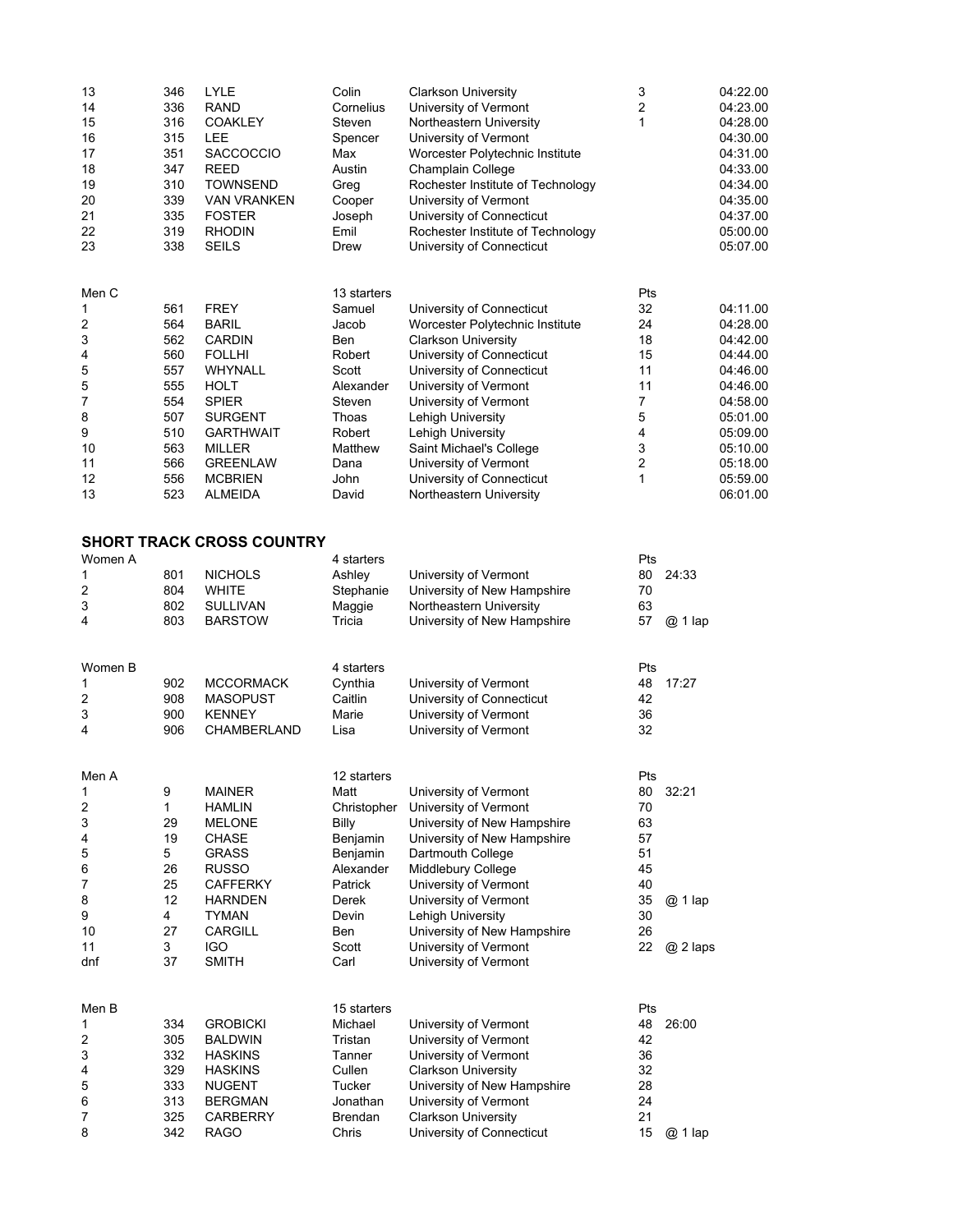| 9<br>10<br>11<br>12<br>13<br>14<br>15                                                   | 337<br>328<br>308<br>318<br>320<br>301<br>311                                                         | <b>MONDIEK</b><br><b>DUNN</b><br><b>SURGENT</b><br><b>IPP</b><br><b>SMITH</b><br><b>HAGERTY</b><br><b>BRADFORD</b>                                                                                                                                               | Chris<br>Patrick<br>Thoas<br>Dan<br>Taylor<br>Peter<br>Kyle                                                                                                       | Rochester Institute of Technology<br>Rensselaer Polytechnic Institute<br>Lehigh University<br>Rochester Institute of Technology<br>University of New Hampshire<br>Rochester Institute of Technology<br>University of Vermont                                                                                                                                                                                                                              | 12<br>9<br>7<br>5<br>3<br>2<br>1                                                             |                                                                                                                     |
|-----------------------------------------------------------------------------------------|-------------------------------------------------------------------------------------------------------|------------------------------------------------------------------------------------------------------------------------------------------------------------------------------------------------------------------------------------------------------------------|-------------------------------------------------------------------------------------------------------------------------------------------------------------------|-----------------------------------------------------------------------------------------------------------------------------------------------------------------------------------------------------------------------------------------------------------------------------------------------------------------------------------------------------------------------------------------------------------------------------------------------------------|----------------------------------------------------------------------------------------------|---------------------------------------------------------------------------------------------------------------------|
| Men C<br>1<br>2<br>3<br>4<br>5<br>6<br>7<br>8<br>9<br>10<br>11<br>12<br>13<br>14<br>dnf | 545<br>512<br>366<br>516<br>540<br>549<br>367<br>514<br>566<br>552<br>548<br>531<br>538<br>565<br>553 | <b>CALHOUN</b><br><b>HOLMES</b><br><b>THODAL</b><br><b>OSBORNE</b><br><b>PANICUCCI</b><br>PATALANO<br><b>NOWAK</b><br><b>CLEMENCE</b><br><b>GREENLAW</b><br><b>PINTER</b><br><b>TRIMBY</b><br><b>DIXON</b><br><b>CAWLEY</b><br><b>ORBANAC</b><br><b>ST DENIS</b> | 15 starters<br>Peter<br>Michael<br>Robert<br>Douglas<br>Eric<br>Nik<br>Gregory<br>Benjamin<br>Dana<br>Jonathan<br>Sean<br><b>Blaster</b><br>Eric<br>Tim<br>Martin | University of New Hampshire<br>Dartmouth College<br>Lehigh University<br>University of New Hampshire<br>Northeastern University<br>Northeastern University<br><b>Clarkson University</b><br>Rensselaer Polytechnic Institute<br>University of Vermont<br>University of Connecticut<br>Rochester Institute of Technology<br>Northeastern University<br>Rochester Institute of Technology<br>Rochester Institute of Technology<br>University of Connecticut | Pts<br>32<br>24<br>18<br>15<br>12<br>9<br>7<br>5<br>4<br>3<br>$\overline{\mathbf{c}}$<br>1   | 25:44<br>@ 1 lap                                                                                                    |
| <b>TEAM RELAY</b><br>Co-Ed A<br>1                                                       |                                                                                                       |                                                                                                                                                                                                                                                                  |                                                                                                                                                                   | University of Vermont                                                                                                                                                                                                                                                                                                                                                                                                                                     | Pts<br>80                                                                                    |                                                                                                                     |
| SUPER D<br>Women A<br>1<br>2<br>3<br>4                                                  | 804<br>802<br>801<br>805                                                                              | <b>WHITE</b><br><b>SULLIVAN</b><br><b>NICHOLS</b><br><b>MINOR</b>                                                                                                                                                                                                | 4 starters<br>Stephanie<br>Maggie<br>Ashley<br>Anne                                                                                                               | University of New Hampshire<br>Northeastern University<br>University of Vermont<br><b>Clarkson University</b>                                                                                                                                                                                                                                                                                                                                             | Pts<br>80<br>70<br>63<br>57                                                                  | 08:18<br>08:25<br>09:12<br>11:02                                                                                    |
| Women B<br>1<br>2<br>3                                                                  | 902<br>900<br>906                                                                                     | <b>MCCORMACK</b><br><b>KENNEY</b><br>CHAMBERLAND                                                                                                                                                                                                                 | 3 starters<br>Cynthia<br>Marie<br>Lisa                                                                                                                            | University of Vermont<br>University of Vermont<br>University of Vermont                                                                                                                                                                                                                                                                                                                                                                                   | Pts<br>48<br>42<br>36                                                                        | 11:47<br>14:29<br>14:40                                                                                             |
| Men A<br>1<br>2<br>3<br>4<br>5<br>6<br>7<br>8<br>9<br>10<br>11<br>12<br>13<br>14<br>15  | 29<br>1<br>43<br>3<br>53<br>20<br>28<br>40<br>10<br>45<br>38<br>44<br>52<br>2<br>16                   | <b>MELONE</b><br><b>HAMLIN</b><br><b>SULLIVAN</b><br><b>IGO</b><br><b>MICHAUD</b><br><b>DEPREY</b><br><b>HASKINS</b><br><b>GAMBARDELLA</b><br><b>ROSENFELD</b><br><b>FRANCO</b><br>OLIVER<br><b>MIELE</b><br><b>WELLS</b><br><b>CONROY</b><br><b>DAVIDSON</b>    | 15 starters<br><b>Billy</b><br>Christopher<br>Connor<br>Scott<br>Craig<br>Daryl<br>Cullen<br>David<br>Tim<br>Sam<br>John<br>Anthony<br>Justin<br>Ryan<br>Tom      | University of New Hampshire<br>University of Vermont<br>University of Connecticut<br>University of Vermont<br>Wentworth Institute of Technology<br>University of Vermont<br><b>Clarkson University</b><br>University of Connecticut<br>University of Vermont<br>University of Connecticut<br>University of Vermont<br>University of Connecticut<br>Wentworth Institute of Technology<br>Northeastern University<br>University of Vermont                  | Pts<br>80<br>70<br>63<br>57<br>51<br>45<br>40<br>35<br>30<br>26<br>22<br>18<br>15<br>12<br>9 | 06:00<br>06:15<br>06:46<br>06:54<br>07:15<br>07:19<br>07:42<br>07:48<br>07:58<br>08:07<br>Relegated for early start |
| Men B<br>1<br>2<br>3                                                                    | 340<br>326<br>308                                                                                     | <b>SCHNEIDER</b><br>CARGILL<br><b>SURGENT</b>                                                                                                                                                                                                                    | 12 starters<br>Marc<br>Ben<br>Thoas                                                                                                                               | University of Connecticut<br>University of New Hampshire<br>Lehigh University                                                                                                                                                                                                                                                                                                                                                                             | Pts<br>48<br>42<br>36                                                                        | 07:05                                                                                                               |